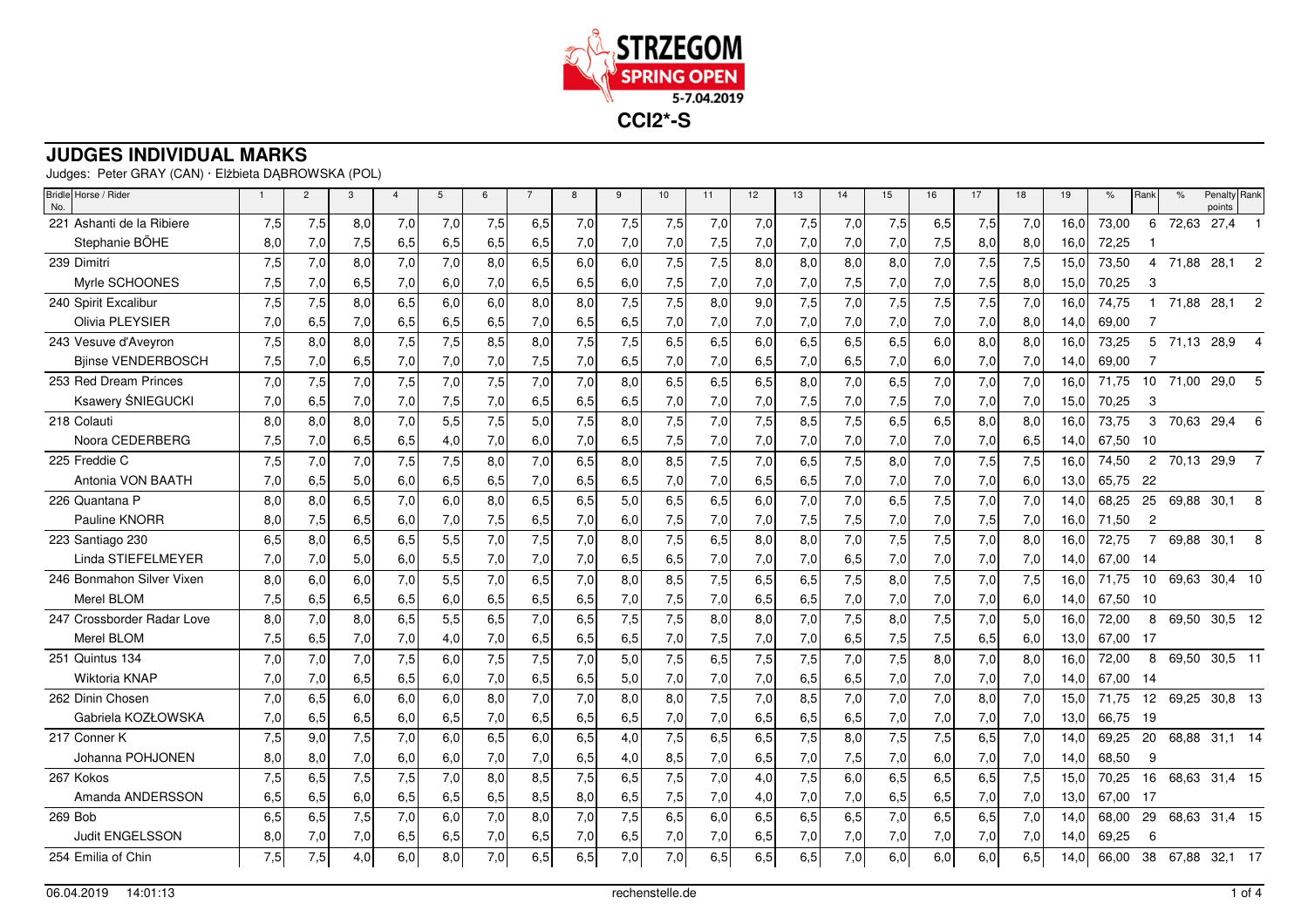

Judges: Peter GRAY (CAN) · Elżbieta DĄBROWSKA (POL)

| Bridle Horse / Rider<br>No.    | $\overline{1}$ | $\overline{2}$ | 3   | $\overline{4}$ | 5   | 6   | $\overline{7}$ | 8   | 9   | 10  | 11  | 12  | 13  | 14  | 15  | 16  | 17  | 18  | 19   | $\%$     | Rank | $\frac{9}{6}$ | Penalty Rank<br>points |
|--------------------------------|----------------|----------------|-----|----------------|-----|-----|----------------|-----|-----|-----|-----|-----|-----|-----|-----|-----|-----|-----|------|----------|------|---------------|------------------------|
| <b>Ksawery ŚNIEGUCKI</b>       | 8,0            | 7,0            | 6,0 | 6,0            | 8,0 | 7,0 | 6,0            | 6,0 | 6,0 | 7,5 | 7,0 | 7,0 | 6,0 | 7,5 | 7,0 | 7,5 | 7,0 | 8,0 | 15.0 | 69.75    | 5    |               |                        |
| 238 Ravallo van de Smeetshoeve | 6,5            | 6,5            | 6,5 | 7,0            | 7,0 | 6,5 | 6,5            | 7,5 | 7,5 | 7,5 | 7,5 | 7,5 | 7,0 | 7,0 | 4,0 | 6,5 | 7,0 | 7,0 | 14,0 | 68,25    | 25   |               | 67,75 32,3 18          |
| Myrle SCHOONES                 | 7,0            | 7,0            | 6,5 | 6,5            | 6,5 | 7,0 | 6,0            | 6,0 | 6,5 | 7,5 | 7,0 | 7,0 | 7,0 | 7,0 | 7,0 | 5,0 | 7,0 | 7,0 | 14,0 | 67,25    | -12  |               |                        |
| 230 Connecticut                | 7,5            | 6,0            | 7,0 | 7,0            | 5,5 | 7,5 | 7,0            | 7,0 | 8,0 | 7,5 | 6,5 | 6,5 | 8,0 | 8,0 | 6,5 | 7,0 | 7,0 | 8,0 | 14.0 | 70.75    | 14   |               | 67,63 32,4 19          |
| Glória SOHA                    | 7,0            | 6,5            | 6,5 | 6,5            | 5,0 | 6,5 | 6,5            | 6,5 | 6,5 | 7,0 | 6,5 | 6,5 | 6,5 | 7,0 | 6,5 | 6,5 | 6,0 | 6,0 | 13,0 | 64,50    | -27  |               |                        |
| 216 Midt-West Faveur           | 7,5            | 7,5            | 6,0 | 8,0            | 5,5 | 6,5 | 7,0            | 6,5 | 8,5 | 7,0 | 6,5 | 6,5 | 7,0 | 7,5 | 7,0 | 7,5 | 7,0 | 7,0 | 14,0 | 70,00    |      |               | 18 67,50 32,5 21       |
| <b>Bianca WALTON</b>           | 7,0            | 6,5            | 6,5 | 6,5            | 4,5 | 7,0 | 7,0            | 7,0 | 6,5 | 6,5 | 6,5 | 6,0 | 6,5 | 6,5 | 7,0 | 6,5 | 6,5 | 6,5 | 13,0 | 65,00    | -25  |               |                        |
| 252 Valando 2                  | 6,5            | 7,5            | 6,5 | 7,5            | 7,0 | 6,5 | 8,0            | 6,5 | 8,0 | 7,5 | 7,0 | 7,0 | 7,0 | 7,5 | 7,0 | 7,0 | 7,0 | 6,0 | 14,0 | 70,50    |      |               | 15 67,50 32,5 21       |
| Michał KNAP                    | 7.0            | 6,5            | 6,5 | 6,5            | 7,0 | 7,0 | 7,0            | 5,5 | 7,0 | 6,5 | 5,0 | 6,5 | 7,0 | 6,5 | 6,0 | 6,5 | 7,0 | 5,0 | 13,0 | 64,50 27 |      |               |                        |
| 266 Jersey                     | 7,0            | 7,5            | 7,0 | 8,0            | 5,5 | 8,0 | 6,5            | 6,5 | 5,5 | 7,0 | 8,0 | 8,0 | 7,0 | 4,0 | 7,5 | 7,5 | 7,0 | 7,5 | 14,0 | 69,50    |      |               | 19 67,50 32,5 20       |
| Amanda ANDERSSON               | 7,0            | 7,0            | 7,0 | 6,5            | 5,0 | 6,5 | 6,5            | 6,5 | 4,5 | 7,0 | 7,0 | 7,5 | 7,0 | 6,0 | 6,0 | 6,0 | 7,0 | 7,0 | 14,0 | 65,50    | 24   |               |                        |
| 228 Clover 15                  | 7,5            | 9.0            | 7,0 | 7,5            | 7,0 | 8,0 | 8,0            | 7,0 | 5,0 | 4,0 | 6,0 | 7,5 | 7,0 | 7,0 | 7,0 | 8,0 | 6,5 | 7,5 | 14.0 | 70,25    | 17   | 67,38         | 32,6 23                |
| <b>Balázs KAIZINGER</b>        | 7,0            | 7,0            | 5,0 | 6,0            | 8,0 | 7,0 | 7,0            | 7,0 | 4,0 | 5,0 | 7,0 | 6,5 | 6,0 | 6,5 | 7,0 | 7,0 | 7,0 | 6.0 | 13,0 | 64,50    | -27  |               |                        |
| 268 Kaminskij                  | 7.0            | 7,0            | 7,5 | 7,0            | 4,0 | 7,5 | 6,5            | 6,5 | 8,0 | 6,5 | 7,5 | 8,0 | 7,0 | 7,5 | 7,5 | 7,0 | 6,5 | 7,0 | 12,0 | 68,75    | 24   |               | 67,25 32,8 24          |
| Judit ENGELSSON                | 7,0            | 6,5            | 6,5 | 6,5            | 5,0 | 6,5 | 6,0            | 6,5 | 6,5 | 6,5 | 6,5 | 7,0 | 7,0 | 6,5 | 7,0 | 7,0 | 7,0 | 7,0 | 13,0 | 65,75    | 22   |               |                        |
| 241 Goliath                    | 8,0            | 8,0            | 7,0 | 7,5            | 6,0 | 8,0 | 8,5            | 8,5 | 7,0 | 8,0 | 7,0 | 7,0 | 7,5 | 7,0 | 2,0 | 3,0 | 8,0 | 8,0 | 16.0 | 71,00    | 13   | 67,00         | 33,0 25                |
| Gert Jan HEINEN                | 7,0            | 6,5            | 6,5 | 6,5            | 6,5 | 7,0 | 7,0            | 7,0 | 6,5 | 7,0 | 7,0 | 7,0 | 7,0 | 6,5 | 4,0 | 1,0 | 6,5 | 6,5 | 13,0 | 63.00    | -38  |               |                        |
| 205 Peperoni Red               | 7,5            | 7,5            | 7,0 | 7,5            | 6,0 | 7,5 | 7,0            | 7,0 | 5,5 | 6,0 | 7,0 | 6,5 | 7,5 | 7,0 | 6,0 | 6,0 | 7,0 | 8,0 | 14,0 | 68,75    | 22   | 66,88         | 33,1 26                |
| Rebecca GEROLD                 | 7,0            | 7,0            | 6,5 | 7,0            | 6,0 | 6,5 | 6,5            | 6,5 | 6,0 | 6,0 | 6,5 | 6,5 | 6,5 | 6,5 | 6,5 | 6,0 | 6,5 | 7,0 | 13,0 | 65,00    | -25  |               |                        |
| 207 Coco Rico                  | 6,5            | 7,5            | 6,5 | 7,5            | 5,5 | 7,0 | 8,0            | 7,0 | 6,5 | 7,5 | 6,5 | 4,0 | 7,0 | 7,0 | 8,0 | 7,0 | 6,5 | 7,0 | 15,0 | 68,75    | 21   |               | 66,63 33,4 27          |
| Lukas LETAL                    | 6,5            | 6,5            | 6,0 | 6,5            | 6,0 | 6,5 | 6,5            | 6,5 | 6,0 | 7,0 | 7,0 | 4,0 | 6,5 | 7,0 | 7,0 | 7,0 | 6,5 | 7,0 | 13,0 | 64,50 27 |      |               |                        |
| 264 Caliber                    | 7,5            | 7,5            | 7,0 | 7,5            | 5,5 | 6,5 | 7,0            | 6.5 | 6,5 | 6,5 | 7,0 | 6,5 | 6,5 | 6,0 | 6,0 | 6.0 | 6,5 | 7.0 | 13.0 | 66,25    | 37   | 66.63         | 33.4 28                |
| Sandra GUSTAFSSON              | 7,5            | 7,0            | 6,5 | 6,5            | 6,0 | 6,5 | 6,5            | 6,5 | 7,0 | 7,5 | 7,0 | 6,5 | 6,5 | 6,5 | 7,0 | 7,0 | 7,0 | 5,0 | 14,0 | 67,00    | - 14 |               |                        |
| 250 Sterntaler 67              | 6.0            | 6,5            | 6,5 | 7,0            | 5,5 | 7,0 | 7,0            | 6,5 | 6,5 | 6,5 | 6,5 | 6,5 | 6,5 | 7,0 | 7,5 | 7,0 | 7,0 | 7,0 | 13,0 | 66,50    | 35   | 66,50         | 33,5 29                |
| Wiktoria KNAP                  | 5,0            | 7,0            | 6,5 | 7,0            | 5,0 | 6,5 | 6,5            | 6,5 | 6,5 | 7,0 | 7,0 | 7,0 | 7,0 | 7,0 | 7,0 | 7,0 | 7,0 | 6,5 | 14,0 | 66,50    | -20  |               |                        |
| 213 Expresso-EV                | 7,5            | 7,0            | 6,0 | 6,0            | 5,5 | 7,0 | 7,0            | 7,5 | 6,5 | 7,0 | 6,5 | 7,5 | 7,0 | 7,0 | 4,0 | 6,0 | 6,5 | 6,5 | 13,0 | 65,50    | 41   | 66,38         | 33,6 30                |
| Veronika PŘÍHODOVÁ             | 7,0            | 6,5            | 6,5 | 6,0            | 6,5 | 7,0 | 6,5            | 7,0 | 6,5 | 7,0 | 7,0 | 7,0 | 6,5 | 7,0 | 4,5 | 8,0 | 7,0 | 7,0 | 14,0 | 67,25    | -12  |               |                        |
| 227 Lucy Dynamik               | 7,0            | 7,0            | 7,5 | 7,5            | 6,0 | 7,0 | 5,5            | 6,0 | 4,0 | 7,0 | 6,5 | 4,0 | 7,0 | 7,0 | 7,5 | 7,5 | 7,0 | 8,0 | 14,0 | 66,50    | 34   | 66,25         | 33,8 31                |
| Pauline KNORR                  | 7,5            | 6,5            | 7,0 | 7,5            | 7,0 | 7,0 | 6,0            | 6,5 | 4,0 | 7,0 | 7,0 | 4,0 | 6,5 | 7,0 | 7,0 | 7,0 | 7,0 | 6,5 | 14,0 | 66,00    | 21   |               |                        |
| 206 Glenkeeran Casanova        | 6,5            | 6,5            | 6,5 | 7,0            | 5,5 | 6,5 | 7,5            | 6,5 | 7,0 | 6,5 | 6,5 | 7,0 | 7,0 | 7,0 | 7,0 | 8,0 | 7,0 | 7,0 | 14,0 | 68,25    | 25   | 66,00         | 34,0 32                |
| Steve VAN WINKEL               | 7,0            | 6,0            | 6,5 | 6,0            | 5,0 | 6,0 | 5,5            | 6,0 | 6,5 | 7,0 | 6,5 | 7,0 | 6,5 | 6,5 | 7,0 | 7,0 | 6,5 | 6,0 | 13,0 | 63,75    | -33  |               |                        |
| 237 Bingo                      | 7.0            | 7,5            | 7,0 | 6,5            | 6,0 | 6,5 | 7,0            | 7,0 | 6,5 | 7,0 | 7,0 | 4,0 | 7,5 | 7,0 | 7,0 | 7,0 | 6,5 | 7.0 | 14.0 | 67.50    | 32   |               | 65,88 34,1 33          |
| Mattia LUCIANI                 | 7,5            | 6,5            | 6,5 | 6,5            | 4,5 | 7,0 | 6,5            | 6,5 | 6,5 | 7,0 | 7,0 | 4,0 | 6,5 | 7,0 | 7,0 | 7,0 | 7,0 | 5,0 | 13,0 | 64,25    | -32  |               |                        |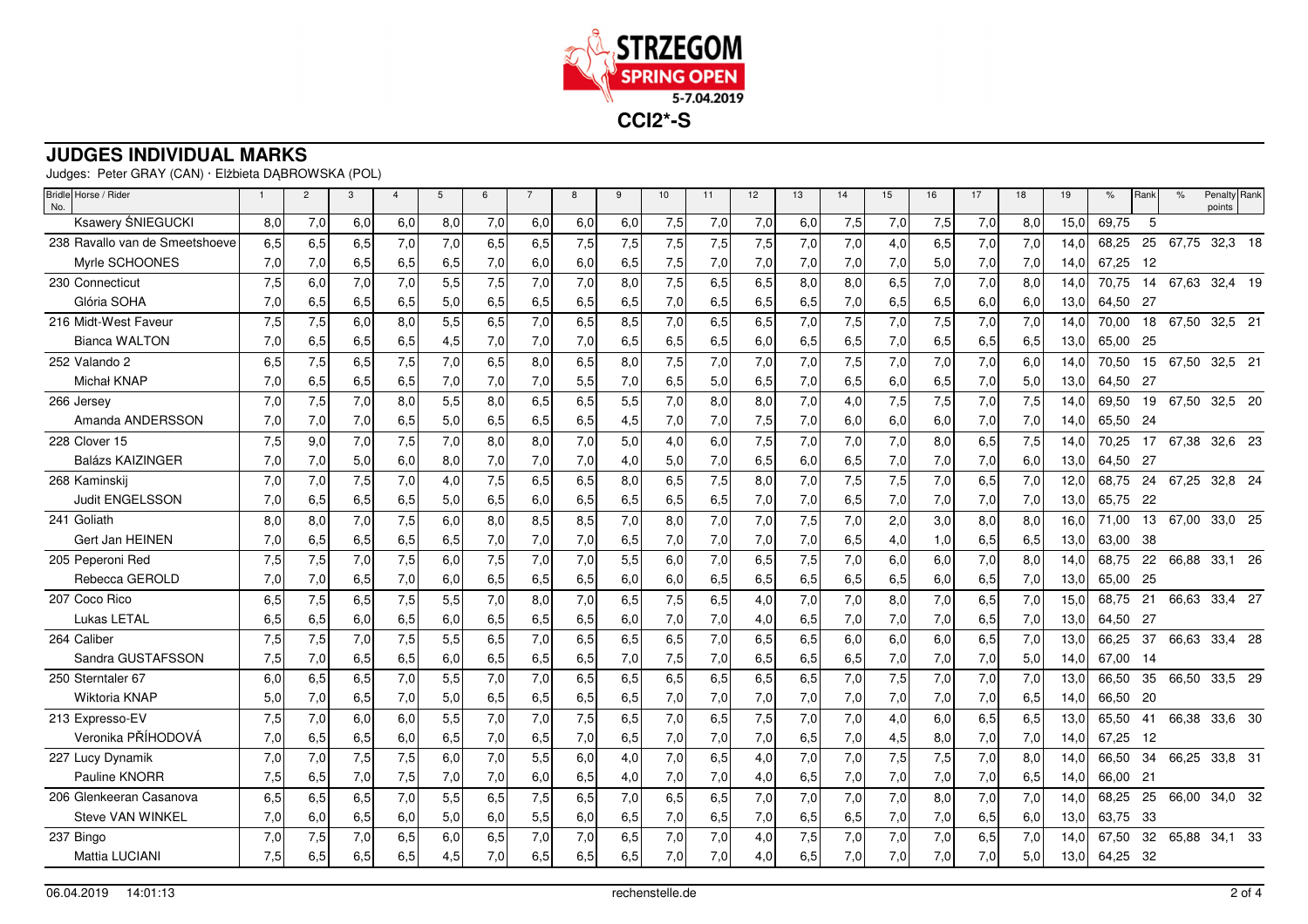

Judges: Peter GRAY (CAN) · Elżbieta DĄBROWSKA (POL)

| Bridle Horse / Rider<br>No.  | $\overline{1}$ | $\overline{2}$ | 3   | $\overline{4}$ | 5   | 6   | $\overline{7}$ | 8   | 9   | 10  | 11  | 12  | 13  | 14  | 15  | 16  | 17  | 18  | 19   | $\%$  | Rank | $\%$     | Penalty Rank<br>points |  |
|------------------------------|----------------|----------------|-----|----------------|-----|-----|----------------|-----|-----|-----|-----|-----|-----|-----|-----|-----|-----|-----|------|-------|------|----------|------------------------|--|
| 203 Dolce Vita               | 7,5            | 7,5            | 7,5 | 7,0            | 5,5 | 8,0 | 4,5            | 7,5 | 7,0 | 7,0 | 7,0 | 7,0 | 8,0 | 6,5 | 6,5 | 6,5 | 7,5 | 6,5 | 13.0 | 68,75 | 23   | 65,50    | 34,5 34                |  |
| Viktoria WOLF                | 6,5            | 6,5            | 6,5 | 6,5            | 5,0 | 6,5 | 4,5            | 6,0 | 6,5 | 6,5 | 6,5 | 6,5 | 6,5 | 6,5 | 7,0 | 5,0 | 6,5 | 6,0 | 13,0 | 62,25 | 40   |          |                        |  |
| 260 Eventing Dream           | 7,0            | 6,0            | 6,5 | 6,0            | 7,0 | 5,5 | 7,0            | 6,5 | 7,5 | 6,0 | 7,0 | 7,0 | 7,0 | 6,5 | 6,0 | 6,5 | 7,0 | 7,5 | 14,0 | 65,75 | 40   |          | 64,75 35,3 35          |  |
| <b>Jacek KOWERSKI</b>        | 7,0            | 6,5            | 6,5 | 6,0            | 5,5 | 6,5 | 7,0            | 6,5 | 6,5 | 7,0 | 6,5 | 6,5 | 6,5 | 6,5 | 6,5 | 6,5 | 6,5 | 6,0 | 13,0 | 63,75 | 33   |          |                        |  |
| 249 Szach Mat                | 6,5            | 7,0            | 7,0 | 7,5            | 5,5 | 7,0 | 6,5            | 6,5 | 7,5 | 7,5 | 7,5 | 7,5 | 5,5 | 7,0 | 6,5 | 7,5 | 6,5 | 7,0 | 12,0 | 67.75 | 31   | 64.63    | 35,4 37                |  |
| Mariusz KLENIUK              | 6,5            | 6,5            | 6,5 | 6,0            | 5,0 | 6,0 | 5,0            | 6,0 | 6,5 | 6,5 | 6,5 | 6,5 | 5,0 | 6,0 | 6,5 | 6,5 | 6,0 | 6,5 | 13,0 | 61,50 | 43   |          |                        |  |
| 244 Amarrillo                | 7,5            | 4,0            | 7,0 | 7,0            | 8,0 | 7,5 | 7,0            | 7,5 | 4,0 | 7,5 | 6,5 | 7,5 | 8,0 | 7,0 | 7,0 | 7,0 | 5,5 | 7.0 | 14,0 | 68,25 | 25   |          | 64,63 35,4 36          |  |
| Jordy WILKEN                 | 6.5            | 3.0            | 5,0 | 6,0            | 7,0 | 6,5 | 6,0            | 6,0 | 5,0 | 6,5 | 6,5 | 6,5 | 6,5 | 6,5 | 6,5 | 6,5 | 6,5 | 6,0 | 13,0 | 61.00 | -47  |          |                        |  |
| 256 Genesis KG               | 8,0            | 7,0            | 7,5 | 7,0            | 5,5 | 7,0 | 4,5            | 7,0 | 6,5 | 6,5 | 6,5 | 6,5 | 7,0 | 6,5 | 6,5 | 6,0 | 8,0 | 8,0 | 14,0 | 67,75 | 30   | 64,50    | 35,5 38                |  |
| Marta ORLOWSKA               | 7,0            | 6,5            | 6,5 | 6,5            | 4,5 | 6,5 | 5,0            | 6,0 | 6,0 | 6,5 | 6,5 | 6,0 | 6,5 | 6,5 | 6,0 | 5,5 | 6,5 | 6,0 | 12,0 | 61,25 | 45   |          |                        |  |
| 265 Top Girl                 | 7.0            | 7,0            | 7,0 | 6,5            | 5,5 | 6,5 | 7,5            | 6,5 | 6,0 | 6,5 | 6,0 | 6,5 | 6,5 | 4,5 | 6,0 | 6,5 | 7,5 | 7,0 | 12,0 | 64,25 | 43   | 64.38    | 35,6 39                |  |
| Sandra GUSTAFSSON            | 7,0            | 7,0            | 6,5 | 7,0            | 5,0 | 6,0 | 7,0            | 5,5 | 5,0 | 6,5 | 6,5 | 6,5 | 7,0 | 5,5 | 7,0 | 6,5 | 6,5 | 8,0 | 13,0 | 64,50 | -27  |          |                        |  |
| 259 Czacza                   | 7,5            | 7,0            | 6,5 | 6,5            | 6,0 | 6,0 | 6,5            | 6,0 | 7,5 | 7,0 | 6,5 | 6,0 | 6,5 | 7,0 | 7,0 | 7,0 | 6,5 | 7,0 | 14,0 | 66,00 | 38   | 64,25    | 35,8 40                |  |
| Pauline WIECZOREK            | 7.0            | 6.0            | 5,0 | 5,0            | 6,0 | 6,0 | 6,5            | 6,0 | 6,5 | 6,5 | 6,5 | 6,5 | 6,0 | 6,5 | 7,0 | 7.0 | 7,0 | 7,0 | 13,0 | 62,50 | -39  |          |                        |  |
| 229 Capitano 101             | 6,5            | 6,5            | 6,5 | 5,5            | 7,5 | 6,0 | 7,5            | 7,0 | 7,0 | 7,5 | 6,0 | 6,0 | 7,5 | 7,5 | 6,5 | 6,5 | 6,0 | 7,0 | 14,0 | 67,25 | 33   | 64,00    | 36,0 41                |  |
| <b>Balázs KAIZINGER</b>      | 6,5            | 6,5            | 5,0 | 6,0            | 4,0 | 6,0 | 7,0            | 6,5 | 6,0 | 6,5 | 6,0 | 6,5 | 6,5 | 6,5 | 6,5 | 6,0 | 6,5 | 5,0 | 12,0 | 60,75 | 48   |          |                        |  |
| 204 Franz Joseph K           | 6,5            | 6,5            | 6,5 | 7,0            | 6,0 | 6,5 | 6,0            | 6,0 | 5,5 | 6,0 | 6,0 | 6,5 | 6,5 | 5,5 | 7,0 | 6,5 | 7,0 | 7,0 | 14,0 | 64,25 | 42   | 63.88    | 36.1 42                |  |
| Michael SPÖRK                | 6,5            | 6,0            | 6,5 | 6,5            | 6,0 | 6,0 | 6,0            | 6,0 | 6,0 | 6,5 | 6,0 | 6,5 | 6,5 | 6,5 | 6,5 | 6,5 | 6,5 | 7,0 | 13,0 | 63,50 | 36   |          |                        |  |
| 263 Szablon                  | 6.5            | 6.5            | 6,5 | 6,5            | 5,5 | 7,0 | 6,5            | 7,0 | 7,5 | 6,5 | 6,5 | 6,0 | 6,0 | 6,0 | 6,5 | 7,0 | 6,5 | 7.0 | 15.0 | 66,25 | 36   |          | 63,75 36,3 43          |  |
| <b>Tomasz PASTWA</b>         | 6,5            | 6,5            | 6,0 | 6,0            | 6,0 | 6,0 | 5,5            | 6,0 | 6,0 | 6,5 | 6,5 | 6,5 | 6,0 | 6,5 | 6,0 | 6,0 | 6,0 | 6,0 | 12,0 | 61,25 | 45   |          |                        |  |
| 202 Baricello 3              | 6,0            | 6,0            | 5,5 | 6,5            | 5,0 | 6,5 | 6,5            | 6,0 | 6,0 | 6,5 | 6,0 | 7,0 | 7,0 | 6,5 | 7,0 | 7,0 | 6,0 | 7,0 | 13.0 | 63,50 | 47   |          | 63,63 36,4 44          |  |
| Theresa STROBLMAIR           | 6,5            | 6,5            | 6,5 | 6,5            | 4,0 | 6,5 | 6,5            | 6,5 | 6,5 | 6,5 | 6,5 | 6,0 | 6,5 | 6,5 | 6,5 | 6,5 | 6,5 | 7,0 | 13,0 | 63,75 | 33   |          |                        |  |
| 222 The Phantom of the Opera | 7,0            | 7,5            | 7,0 | 8,0            | 5,0 | 6,5 | 6,5            | 6.0 | 6,5 | 6,5 | 6.0 | 6,5 | 6,5 | 6,5 | 5,5 | 5,5 | 6,0 | 6,5 | 12,0 | 63,75 | 46   | 63,50    | 36,5 45                |  |
| Stephanie BÖHE               | 6,5            | 6,5            | 6,5 | 6,0            | 5,5 | 6,5 | 6,5            | 6,5 | 6,5 | 6,5 | 6,0 | 5,5 | 6,5 | 6,5 | 6,0 | 6,5 | 6,5 | 6,5 | 13,0 | 63,25 | - 37 |          |                        |  |
| 212 Madock                   | 6,5            | 6.0            | 5,0 | 6,0            | 6,0 | 5,5 | 7,5            | 6,5 | 7,0 | 6,5 | 6,5 | 6,0 | 6,5 | 7,0 | 6,5 | 6,5 | 7,0 | 5,5 | 14,0 | 64,00 | 44   | 62,88    | 37,1 46                |  |
| Jaroslav ABÍK                | 6.5            | 6,0            | 5,0 | 5,0            | 5,5 | 6,0 | 7,5            | 6,5 | 6,5 | 6,5 | 6,5 | 6,0 | 6,0 | 6,5 | 6,5 | 6,5 | 6,0 | 6,5 | 12,0 | 61.75 | -42  |          |                        |  |
| 210 Urleven Barnaul SL       | 6,5            | 5,5            | 6,0 | 5,5            | 5,5 | 6,0 | 6,5            | 6,0 | 5,5 | 6,5 | 7,0 | 7,0 | 6,5 | 6,5 | 7,0 | 7,0 | 6,5 | 6,5 | 11,0 | 62,25 | 51   |          | 62,12 37,9 47          |  |
| Adéla SVOBODOVÁ              | 6,5            | 6,5            | 6,5 | 5,0            | 6,5 | 6,5 | 6,5            | 6,0 | 5,0 | 6,5 | 6,0 | 6,5 | 6,0 | 6,5 | 6,5 | 6,5 | 6,5 | 5,0 | 13,0 | 62,00 | -41  |          |                        |  |
| 208 Expectancy Lucy          | 7,5            | 6,5            | 7,0 | 6,5            | 5,5 | 6,0 | 6,0            | 6,0 | 6,5 | 6,5 | 6,5 | 3,0 | 6,5 | 6,5 | 7,0 | 6,5 | 7,0 | 7,0 | 14,0 | 64.00 | 44   | 61,87    | 38,1 48                |  |
| Miriam ZÁVESKÁ               | 7,0            | 6,5            | 6,5 | 6,0            | 4,0 | 6,5 | 6,5            | 6,0 | 6,5 | 6,0 | 6,5 | 2,0 | 6,0 | 6,5 | 6,5 | 5,5 | 6,5 | 6,5 | 12,0 | 59,75 | 50   |          |                        |  |
| 255 Quinton 14               | 7.0            | 7,5            | 6,5 | 6,5            | 5,0 | 7,0 | 5,5            | 4,0 | 7,5 | 7,0 | 6,5 | 6,5 | 7,0 | 6,0 | 5,5 | 5,5 | 6,0 | 6,5 | 12,0 | 62,50 | 48   |          | 61,50 38,5 49          |  |
| Julia GILLMAIER              | 6,5            | 6,5            | 7,0 | 6,5            | 4,0 | 5,5 | 6,5            | 4,0 | 5,0 | 7,0 | 6,0 | 6,5 | 6,5 | 6,5 | 6,5 | 5,5 | 6,5 | 6,5 | 12,0 | 60.50 | 49   |          |                        |  |
| 245 Soccer Star              | 6,5            | 8,0            | 8,5 | 8,0            | 6,5 | 7,0 | 5,5            | 6,0 | 7,5 | 7,0 | 7,0 | 4,0 | 7,5 | 7,0 | 3,0 | 2,0 | 3,0 | 6,0 | 12,0 | 61,00 |      | 52 61,25 | 38,8 50                |  |